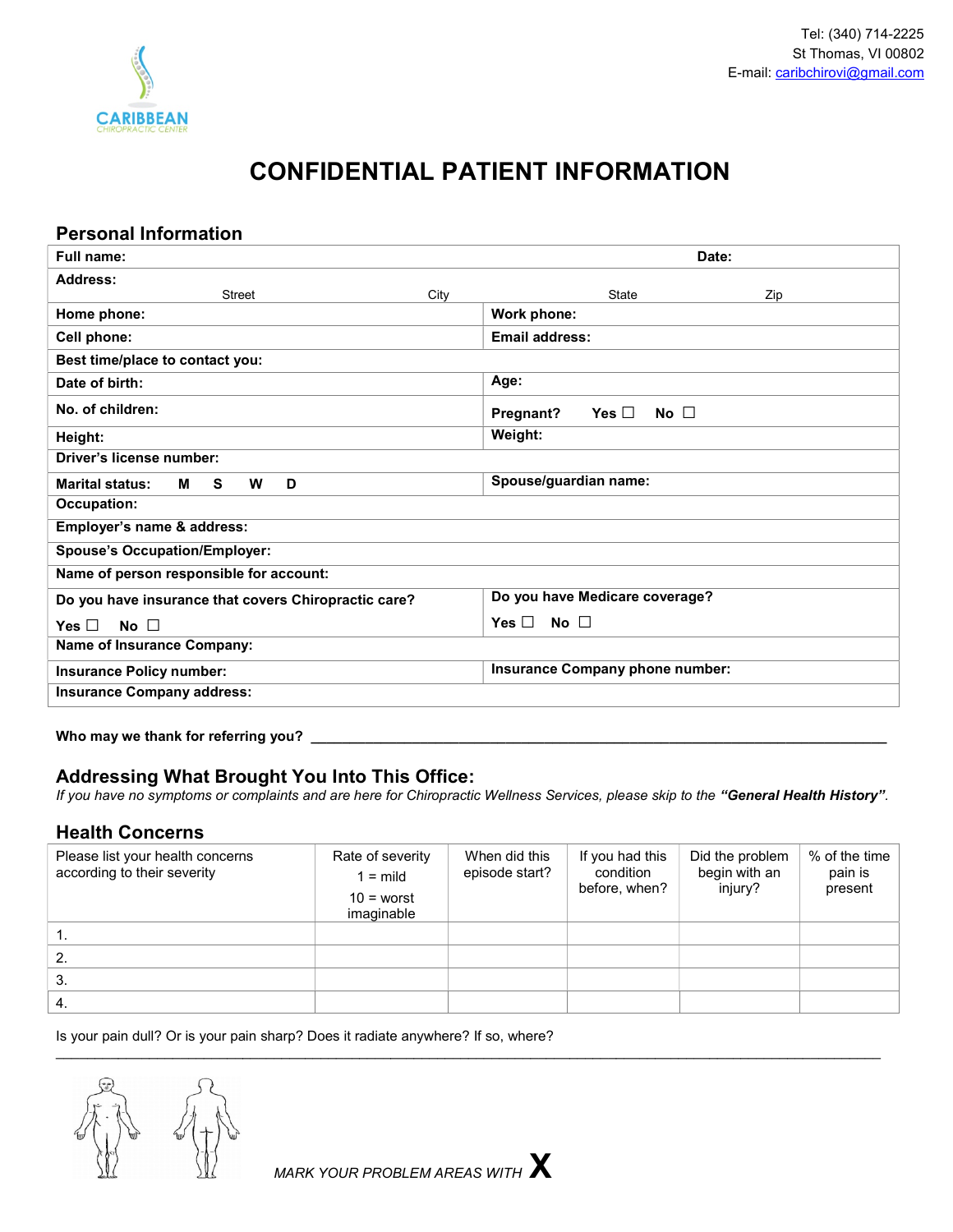| Since the problem started is it: About the same? $\square$ Getting better? $\square$ Getting worse? $\square$ |  |  |
|---------------------------------------------------------------------------------------------------------------|--|--|

What have you done for this condition? Was it of benefit?

I do (do not) have a family history of this or similar symptoms (Please explain):

Which activities aggravate your condition? \_\_\_\_\_\_\_\_\_\_\_\_\_\_\_\_\_\_\_\_\_\_\_\_\_\_\_\_\_\_\_\_\_\_\_\_\_\_\_\_\_\_\_\_\_\_\_\_\_\_\_\_\_\_\_\_\_\_\_\_\_\_\_\_\_\_\_\_\_\_\_\_

Other doctors you have seen for this condition:

| "Limited Scope" Chiropractor (focuses mainly on neck and back pain)                                                |  |
|--------------------------------------------------------------------------------------------------------------------|--|
| "Wellness" Chiropractor (focuses on health and well being as well as underlying cause of pain and health concerns) |  |
| <b>Medical Doctor</b>                                                                                              |  |
| Dentist                                                                                                            |  |
| Other (please describe)                                                                                            |  |

 $\mathcal{L}_\mathcal{L} = \{ \mathcal{L}_\mathcal{L} = \{ \mathcal{L}_\mathcal{L} = \{ \mathcal{L}_\mathcal{L} = \{ \mathcal{L}_\mathcal{L} = \{ \mathcal{L}_\mathcal{L} = \{ \mathcal{L}_\mathcal{L} = \{ \mathcal{L}_\mathcal{L} = \{ \mathcal{L}_\mathcal{L} = \{ \mathcal{L}_\mathcal{L} = \{ \mathcal{L}_\mathcal{L} = \{ \mathcal{L}_\mathcal{L} = \{ \mathcal{L}_\mathcal{L} = \{ \mathcal{L}_\mathcal{L} = \{ \mathcal{L}_\mathcal{$  $\mathcal{L}_\mathcal{L} = \{ \mathcal{L}_\mathcal{L} = \{ \mathcal{L}_\mathcal{L} = \{ \mathcal{L}_\mathcal{L} = \{ \mathcal{L}_\mathcal{L} = \{ \mathcal{L}_\mathcal{L} = \{ \mathcal{L}_\mathcal{L} = \{ \mathcal{L}_\mathcal{L} = \{ \mathcal{L}_\mathcal{L} = \{ \mathcal{L}_\mathcal{L} = \{ \mathcal{L}_\mathcal{L} = \{ \mathcal{L}_\mathcal{L} = \{ \mathcal{L}_\mathcal{L} = \{ \mathcal{L}_\mathcal{L} = \{ \mathcal{L}_\mathcal{$ 

\_\_\_\_\_\_\_\_\_\_\_\_\_\_\_\_\_\_\_\_\_\_\_\_\_\_\_\_\_\_\_\_\_\_\_\_\_\_\_\_\_\_\_\_\_\_\_\_\_\_\_\_\_\_\_\_\_\_\_\_\_\_\_\_\_\_\_\_\_\_\_\_\_\_\_\_\_\_\_\_\_\_\_\_\_\_\_\_\_\_\_\_\_\_\_\_\_\_\_\_\_\_\_\_\_\_

Doctor's details:

| Name:                        |                   | Address: |
|------------------------------|-------------------|----------|
| When did you see them?       |                   |          |
| What did they say was wrong? |                   |          |
| Did it help?                 | What did they do? |          |

| Name:                        |                   | Address: |
|------------------------------|-------------------|----------|
| When did you see them?       |                   |          |
| What did they say was wrong? |                   |          |
| Did it help?                 | What did they do? |          |

Have you been "forced" or "felt the need" to make any "positive" changes in your life due to this pain, illness, condition, etc? (i.e., eat better, less alcohol or drugs, meditate or breathe more, less destructive sports, activities, etc.) If so, what?

| Is this condition interfering with any of the following: |                 |                         |                        |                                |  |
|----------------------------------------------------------|-----------------|-------------------------|------------------------|--------------------------------|--|
| Work $\Box$                                              | Sleep $\square$ | Daily routine $\square$ | Sports/exercise $\Box$ | Other $\Box$ (please explain): |  |

 $\mathcal{L}_\mathcal{L} = \{ \mathcal{L}_\mathcal{L} = \{ \mathcal{L}_\mathcal{L} = \{ \mathcal{L}_\mathcal{L} = \{ \mathcal{L}_\mathcal{L} = \{ \mathcal{L}_\mathcal{L} = \{ \mathcal{L}_\mathcal{L} = \{ \mathcal{L}_\mathcal{L} = \{ \mathcal{L}_\mathcal{L} = \{ \mathcal{L}_\mathcal{L} = \{ \mathcal{L}_\mathcal{L} = \{ \mathcal{L}_\mathcal{L} = \{ \mathcal{L}_\mathcal{L} = \{ \mathcal{L}_\mathcal{L} = \{ \mathcal{L}_\mathcal{$  $\mathcal{L}_\mathcal{L} = \{ \mathcal{L}_\mathcal{L} = \{ \mathcal{L}_\mathcal{L} = \{ \mathcal{L}_\mathcal{L} = \{ \mathcal{L}_\mathcal{L} = \{ \mathcal{L}_\mathcal{L} = \{ \mathcal{L}_\mathcal{L} = \{ \mathcal{L}_\mathcal{L} = \{ \mathcal{L}_\mathcal{L} = \{ \mathcal{L}_\mathcal{L} = \{ \mathcal{L}_\mathcal{L} = \{ \mathcal{L}_\mathcal{L} = \{ \mathcal{L}_\mathcal{L} = \{ \mathcal{L}_\mathcal{L} = \{ \mathcal{L}_\mathcal{$ 

What lesson(s) have you taken home from your healing process to date? (Depending on the type of practice you have this question can really work or irritate people)  $\mathcal{L}_\mathcal{L} = \{ \mathcal{L}_\mathcal{L} = \{ \mathcal{L}_\mathcal{L} = \{ \mathcal{L}_\mathcal{L} = \{ \mathcal{L}_\mathcal{L} = \{ \mathcal{L}_\mathcal{L} = \{ \mathcal{L}_\mathcal{L} = \{ \mathcal{L}_\mathcal{L} = \{ \mathcal{L}_\mathcal{L} = \{ \mathcal{L}_\mathcal{L} = \{ \mathcal{L}_\mathcal{L} = \{ \mathcal{L}_\mathcal{L} = \{ \mathcal{L}_\mathcal{L} = \{ \mathcal{L}_\mathcal{L} = \{ \mathcal{L}_\mathcal{$ 

 $\mathcal{L}_\mathcal{L} = \{ \mathcal{L}_\mathcal{L} = \{ \mathcal{L}_\mathcal{L} = \{ \mathcal{L}_\mathcal{L} = \{ \mathcal{L}_\mathcal{L} = \{ \mathcal{L}_\mathcal{L} = \{ \mathcal{L}_\mathcal{L} = \{ \mathcal{L}_\mathcal{L} = \{ \mathcal{L}_\mathcal{L} = \{ \mathcal{L}_\mathcal{L} = \{ \mathcal{L}_\mathcal{L} = \{ \mathcal{L}_\mathcal{L} = \{ \mathcal{L}_\mathcal{L} = \{ \mathcal{L}_\mathcal{L} = \{ \mathcal{L}_\mathcal{$ 

#### General Health History

Often times, accumulation of life's stress can lead to health problems and influence our ability to heal. Please pay close attention to this as it will help us help you!

Have you had any surgery? (Please include all surgery)

| 1. Type: | When? | Doctor |
|----------|-------|--------|
| 2. Type: | When? | Doctor |
| 3. Type: | When? | Doctor |
| 4. Type: | When? | Doctor |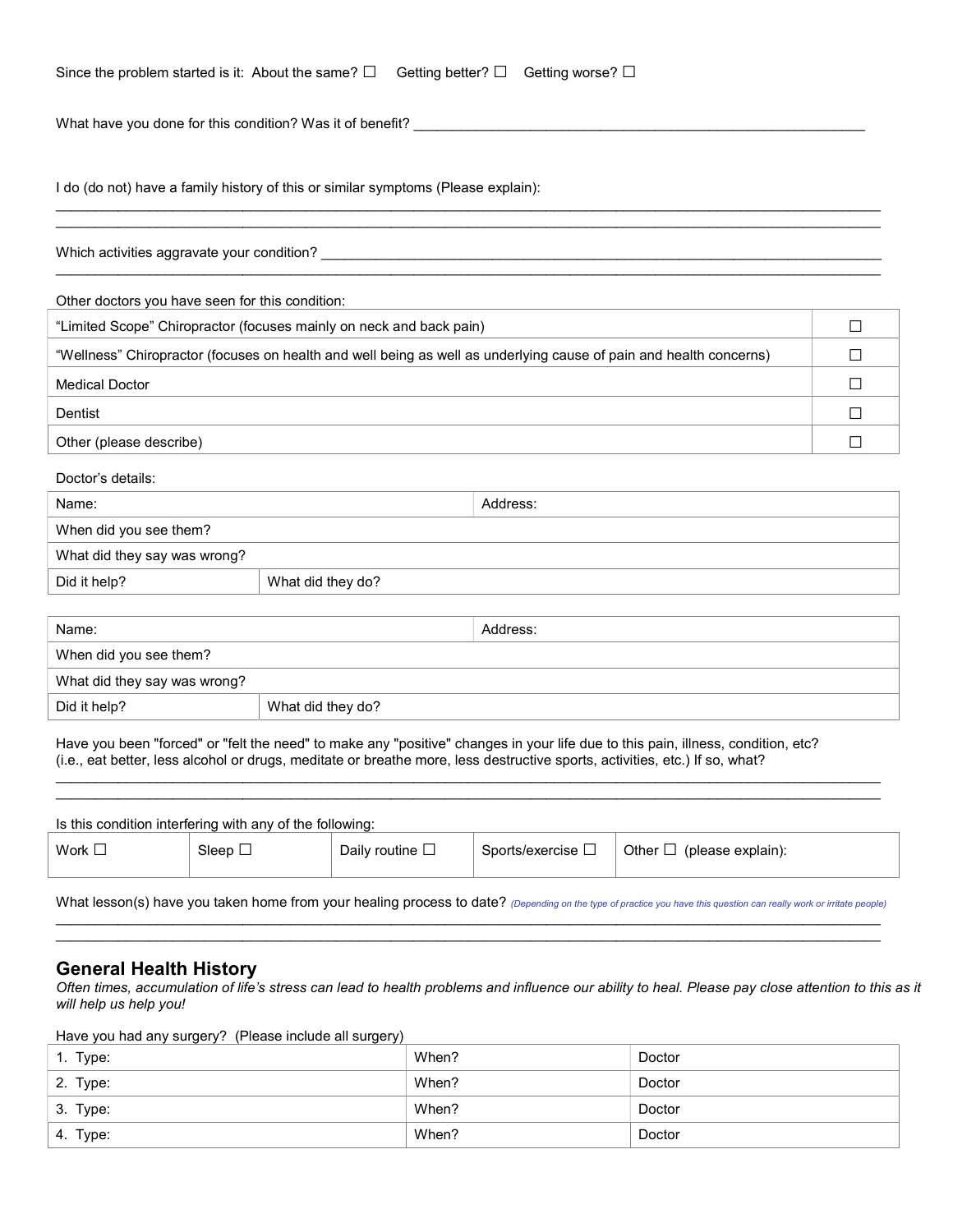Have you had any accidents and/or injuries: auto, work-related, or other? (Especially those related to your present problems).

| $\vert$ 1. Type: | When? | Hospitalized? Yes □ No □                 |
|------------------|-------|------------------------------------------|
| 2. Type:         | When? | Hospitalized? Yes □ No □                 |
| $3.$ Type:       | When? | Hospitalized? Yes $\square$ No $\square$ |

#### Have you ever had x-rays taken?

| Are<br>m<br>$\sim$ $\sim$ | When<br>. | <b>MIL</b> |
|---------------------------|-----------|------------|
|                           |           |            |

 $\mathcal{L}_\mathcal{L} = \{ \mathcal{L}_\mathcal{L} = \{ \mathcal{L}_\mathcal{L} = \{ \mathcal{L}_\mathcal{L} = \{ \mathcal{L}_\mathcal{L} = \{ \mathcal{L}_\mathcal{L} = \{ \mathcal{L}_\mathcal{L} = \{ \mathcal{L}_\mathcal{L} = \{ \mathcal{L}_\mathcal{L} = \{ \mathcal{L}_\mathcal{L} = \{ \mathcal{L}_\mathcal{L} = \{ \mathcal{L}_\mathcal{L} = \{ \mathcal{L}_\mathcal{L} = \{ \mathcal{L}_\mathcal{L} = \{ \mathcal{L}_\mathcal{$  $\mathcal{L}_\mathcal{L} = \{ \mathcal{L}_\mathcal{L} = \{ \mathcal{L}_\mathcal{L} = \{ \mathcal{L}_\mathcal{L} = \{ \mathcal{L}_\mathcal{L} = \{ \mathcal{L}_\mathcal{L} = \{ \mathcal{L}_\mathcal{L} = \{ \mathcal{L}_\mathcal{L} = \{ \mathcal{L}_\mathcal{L} = \{ \mathcal{L}_\mathcal{L} = \{ \mathcal{L}_\mathcal{L} = \{ \mathcal{L}_\mathcal{L} = \{ \mathcal{L}_\mathcal{L} = \{ \mathcal{L}_\mathcal{L} = \{ \mathcal{L}_\mathcal{$ 

 $\mathcal{L}_\mathcal{L} = \{ \mathcal{L}_\mathcal{L} = \{ \mathcal{L}_\mathcal{L} = \{ \mathcal{L}_\mathcal{L} = \{ \mathcal{L}_\mathcal{L} = \{ \mathcal{L}_\mathcal{L} = \{ \mathcal{L}_\mathcal{L} = \{ \mathcal{L}_\mathcal{L} = \{ \mathcal{L}_\mathcal{L} = \{ \mathcal{L}_\mathcal{L} = \{ \mathcal{L}_\mathcal{L} = \{ \mathcal{L}_\mathcal{L} = \{ \mathcal{L}_\mathcal{L} = \{ \mathcal{L}_\mathcal{L} = \{ \mathcal{L}_\mathcal{$  $\mathcal{L}_\mathcal{L} = \{ \mathcal{L}_\mathcal{L} = \{ \mathcal{L}_\mathcal{L} = \{ \mathcal{L}_\mathcal{L} = \{ \mathcal{L}_\mathcal{L} = \{ \mathcal{L}_\mathcal{L} = \{ \mathcal{L}_\mathcal{L} = \{ \mathcal{L}_\mathcal{L} = \{ \mathcal{L}_\mathcal{L} = \{ \mathcal{L}_\mathcal{L} = \{ \mathcal{L}_\mathcal{L} = \{ \mathcal{L}_\mathcal{L} = \{ \mathcal{L}_\mathcal{L} = \{ \mathcal{L}_\mathcal{L} = \{ \mathcal{L}_\mathcal{$ 

Do you wear orthotics or heel lifts? Yes □ No □

#### Current Medicines and Supplements

Please list any medications/drugs you have taken in the past 6 months and why: (prescription and non-prescription)

Please list all nutritional supplements, vitamins, homeopathic remedies you presently take and why:

| (Note: only put this section in if it applies to your practice)                                                           |            |                           |
|---------------------------------------------------------------------------------------------------------------------------|------------|---------------------------|
| Are you interested in knowing more about how your nutrition (food you eat) affects your overall<br>health and well-being? | Yes $\Box$ | No $\Box$ Maybe $\Box$    |
| If dietary changes are indicated would you be willing to make changes in your diet?                                       | Yes $\Box$ | Maybe $□$<br>No $\Box$    |
| Would you take whole food supplements if indicated?                                                                       | Yes $\Box$ | Maybe □<br>No $\Box$      |
| If specific exercises or stretching would help would you consider adding them to your program?                            | Yes $\Box$ | No $\Box$<br>Maybe $□$    |
| If reducing stress would help you would you like to know ways to reduce stress?                                           | Yes L      | Maybe $\Box$<br>$No \cup$ |

(Note: only put this section in if you discuss diet etc)

## Diet

Please circle any dietary selection that is appropriate for you, and grade according to the following scale:

D - Consume this daily | W - Consume this weekly | M - Consume this monthly | O - Do not consume this

| Alcohol                     | Eggs          | Fasting              | <b>Artificial Sweetener</b> |  |
|-----------------------------|---------------|----------------------|-----------------------------|--|
| Tobacco                     | Fruit         | Diet food            | Weight Control Diet         |  |
| Coffee                      | <b>Beef</b>   | <b>Refined Sugar</b> | Raw Vegetables              |  |
| Soda                        | Poultry       | Fish                 | <b>Whole Grains</b>         |  |
| <b>Fried Foods</b>          | Organic foods | Seafood              | Dairy                       |  |
| Cooked or canned vegetables |               |                      |                             |  |

The type of diet I usually follow is classified as: \_\_\_\_\_\_\_\_\_\_\_\_\_\_\_\_\_\_\_\_\_\_\_\_\_\_\_\_